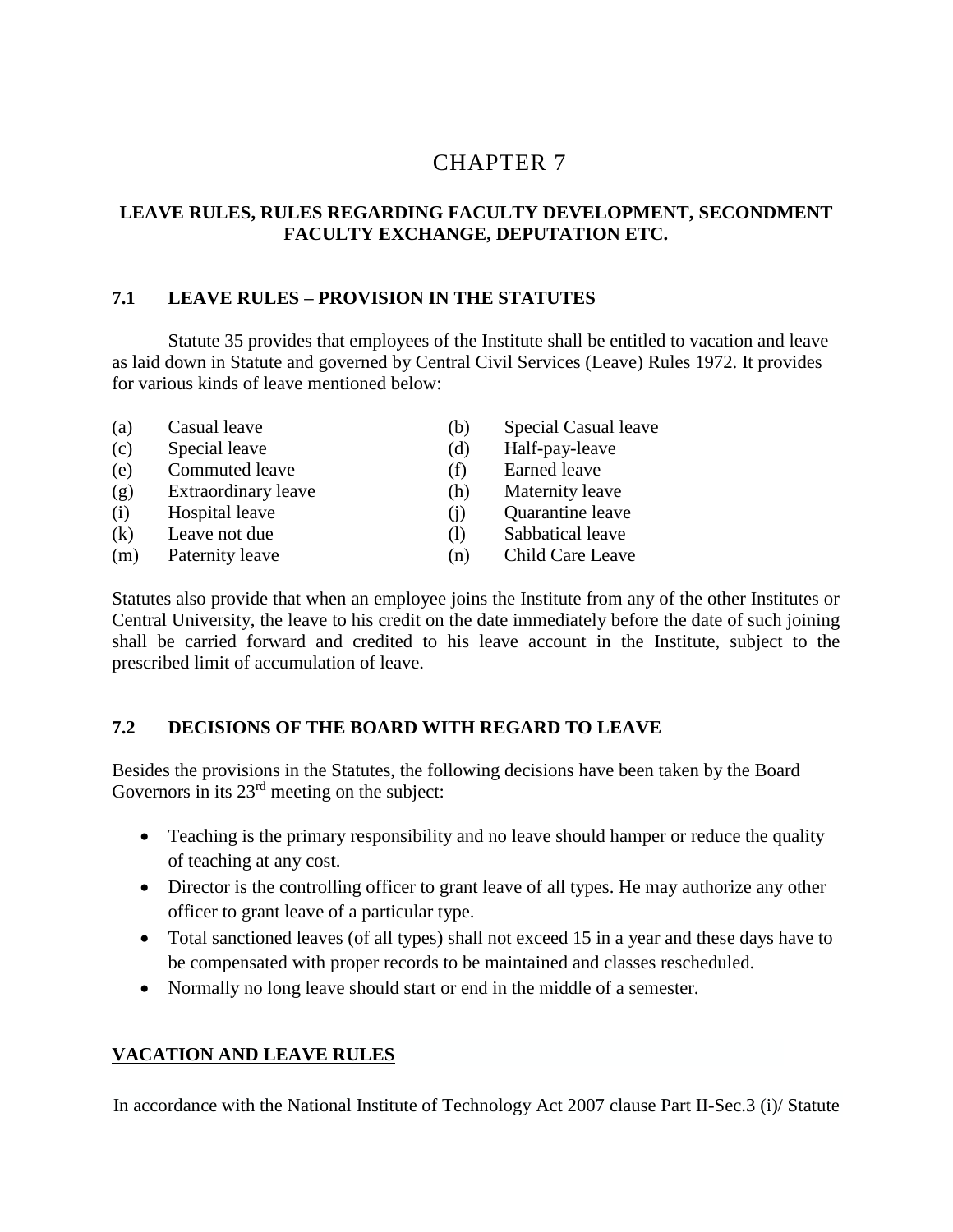35 read together with the Statute 24, 25 and 26, the Board of Governors (BoG), Malaviya National Institute of Technology Jaipur (MNIT Jaipur) enacts the following Vacation and Leave Rules for the employees of the MNIT Jaipur.-

#### **7.2.1**

- (a) These rules shall come into force from such date as the BOG may appoint therefore.
- (b) The leave rules shall be applicable to all employees of the Institute, whether regular or temporary, on contract in a pay scale unless otherwise stated differently in their appointment letters/ contract, or they are governed by any other terms and conditions of service.
- (c) These rules will be in supercession of all prevailing rules at MNIT Jaipur towards Vacation and Leave rules for all employees as referred in the preceding point just above.

#### **7.2.2 Definitions**

In these rules, unless the context otherwise requires:-

- (a) "Commuted Leave" means leave as provided under the following paragraph 17.
- (b) "Vacation" means vacation declared during the intervening periods of two academic Semesters for the vacation staff/employees of the Institute.
- (c) "Completed years of service" means continuous service of the specified duration under the Institute and includes periods spent on duty as well as on deputation and extraordinary leave.
- (d) "Earned Leave" means leave earned in respect of periods spent on duty.
- (e) "Half Pay Leave" means leave earned in respect of completed years of service calculated according to the provisions hereinafter contained.
- (f) "Holidays" means a holiday notified as such by the Institute.
- (g) "Leave" includes earned leave, half-pay leave, and commuted leave, leave not due and extraordinary leave.
- (h) "Leave salary" means the monthly amount paid to an Institute employee on leave.
- (i) "Sabbatical Leave" means leave granted to any member of the academic staff referred to any of the objects mentioned in the following paragraph 24.
- (j) "Leave Year" means the calendar year, i.e. the period commencing from January 1 to December 31 of the year.
- (k) "Pay" means the monthly amount drawn by an Institute employee and will include:
	- (i) Basic Pay
	- (ii) Dearness Allowance Pay
	- (iii) Dearness Allowance
	- (iv) Special Pay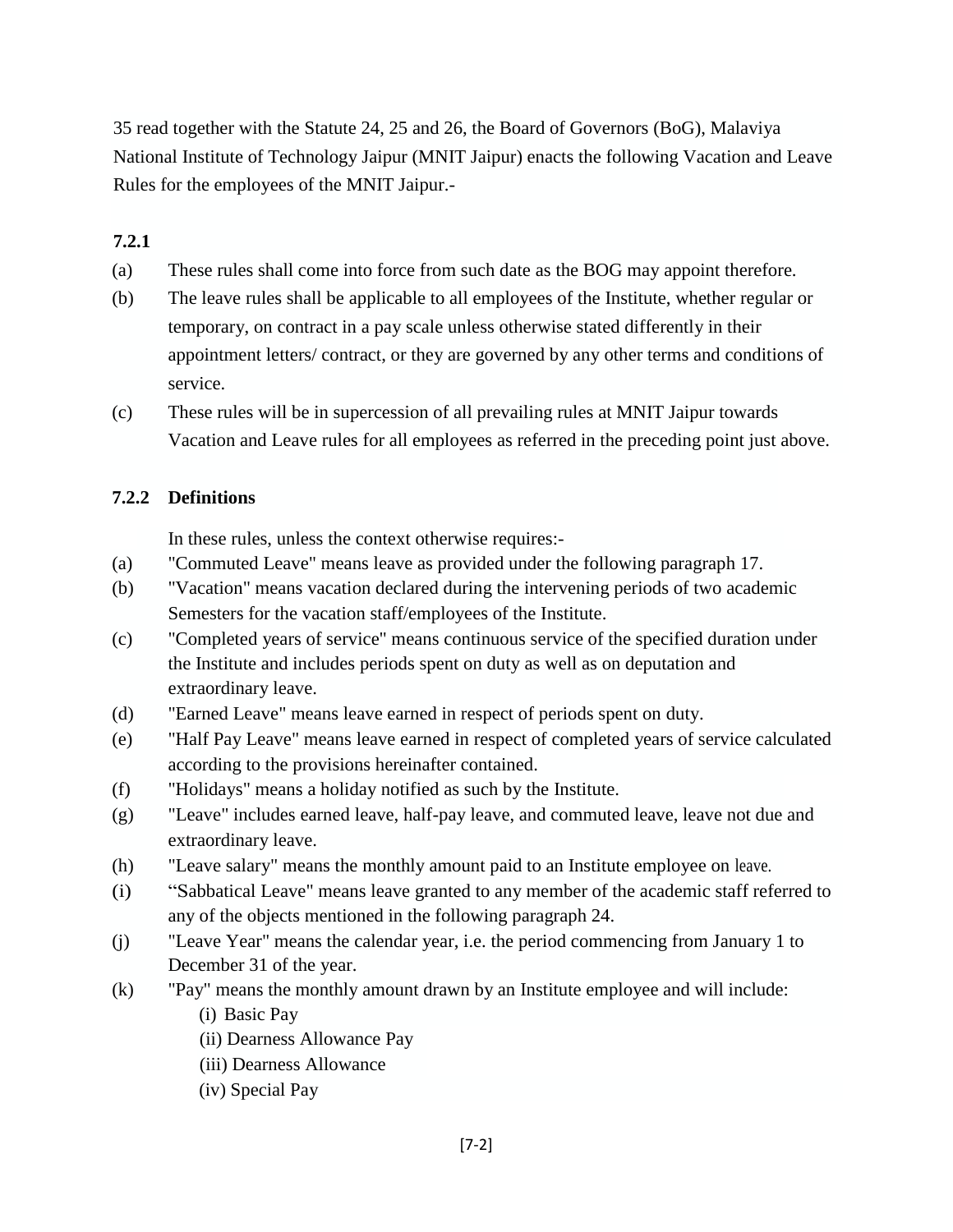(v) Personal Pay

- (vi) Any other payment which may be specifically treated as pay by the BoG.
- (1) "Average pay" means the average of salary of 10 calendar months prior to the month in which the leave commences. Half average pay means half of the average pay as defined above.
- (m) Vacation employee" means that employee who is entitled to the summer and winter vacations.

# **7.2.3 Vacation**

- 1. The Institute shall declare summer and winter vacations during the intervening periods of two semesters in each calendar year. The Institute may also declare a mid -semester break in each semester for the students of Bachelor's and Master's Programmes, which may be availed by the employees involved in teaching.
- 2. The Institute shall notify the Departments/Academic Centers in which the teachers and such other academic staff as declared in the NIT Statutes shall be eligible to avail vacation. Such employees shall be called the Vacation Staff. The employees, other than teachers of the designated Departments/ Academic Centers and such other academic staff as have been declared Vacation Staff, shall be treated as Non-Vacation staff.
- 3. The Institute will notify the period of the summer and winter vacations each year. The total period of the vacations so declared shall not be less than 65 days in any given calendar year. However, a member of the vacation staff cannot avail more than 65 days of vacation in a calendar year.

Provided that a member of the Vacation Staff entitled to vacation shall not be allowed to proceed on vacation and/ or leave station until he certified that he has completed all the examination and other related works assigned to him/her.

### **Note:**

- 1. Vacation employees can be assigned academic or administrative duties by the Controlling Officer/ Institute during the vacations.
- 2. Those not availing vacation shall have earned leave accrued as per rules provided hereafter.
- 3. Vacation may be combined with any other kind of leave.
- 4. During the first year of service (including the period of probation) a member of vacation staff shall not be entitled to vacation. However, such staff shall accrue earned leave on pro-rata basis as per rules given under Section 20 of the rules.

### **7.2.4 Right of Leave**

Leave cannot be claimed as a matter of right and, when the exigencies so demand,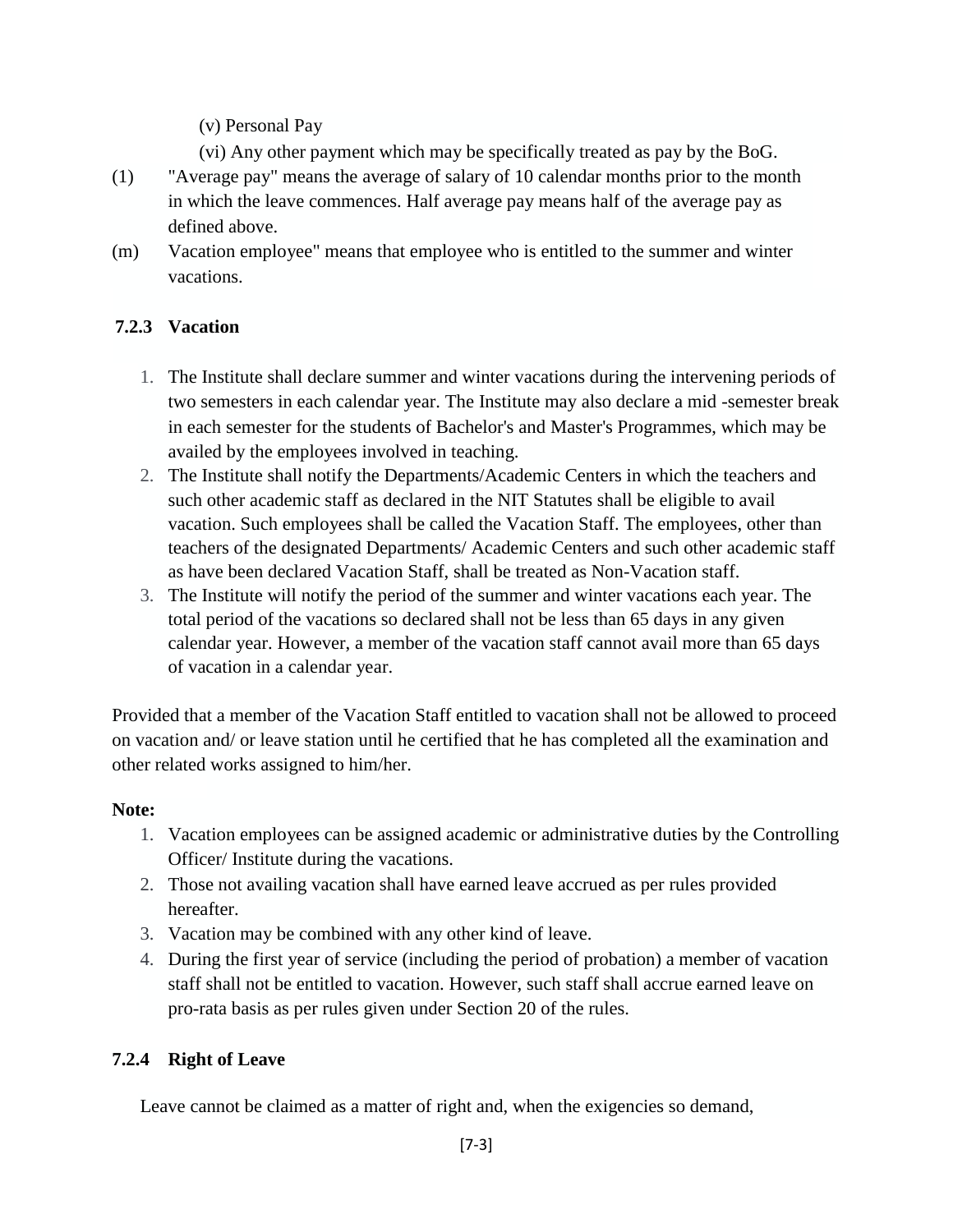leave of any description may be refused or revoked by the authority empowered to sanction the leave.

#### **7.2.5 Authority empowered to sanction Leave**

- 1. Applications for leave shall be addressed to the BoG by the Director and to the Director by the other members of the staff.
- 2. Leave may be sanctioned by the Director or by a member of the staff to whom the power has been delegated by the Director.
- 3. The BoG may sanction leave to the Director, but the Director can avail himself of casual leave on his own authority.
- 4. As per Statute no. 14(ii), the Chairperson, Board of Governors is empowered to send members of the staff except Director of the Institute for Conference/Training or for a course of instruction outside India subject to such terms and conditions as may be laid down by the Board from time to time. Incidentally, the visit abroad by the Director shall be approved the Chairman, National Institutes of Technology Council.
- 5. As per Statutes no 17 (9), the Director is empowered to send the employee for Conference/Training or to attend course of instruction inside India subject to such terms and conditions as may be specified by the ordinances or subject to such terms and conditions as may be laid down by the Board from time to time.

### **7.2.6 Commencement and Termination of Leave**

- 1. Leave ordinarily begins from the date on which leave as such is actually availed of and ends on the day preceding the one on which duty is resumed.
- 2. Saturdays, Sundays and other holidays or the vacation may be prefixed as well as suffixed to leave, as applicable, subject to any limit of absence on leave prescribed under each category of leave.

### **7.2.7 Combination of Leave**

Except as otherwise provided in these rules, any kind of leave under these rules may be granted in combination with or in continuation of any other kind of leave, subject to any limit on the aggregate period of absence as may be prescribed in such cases.

### **7.2.8 Grant of Leave beyond the Date of Retirement and in the Event of Resignation**

1. No leave shall be granted beyond the date on which a member of the staff must compulsorily retire. Provided that the authority empowered to grant leave may allow any member of the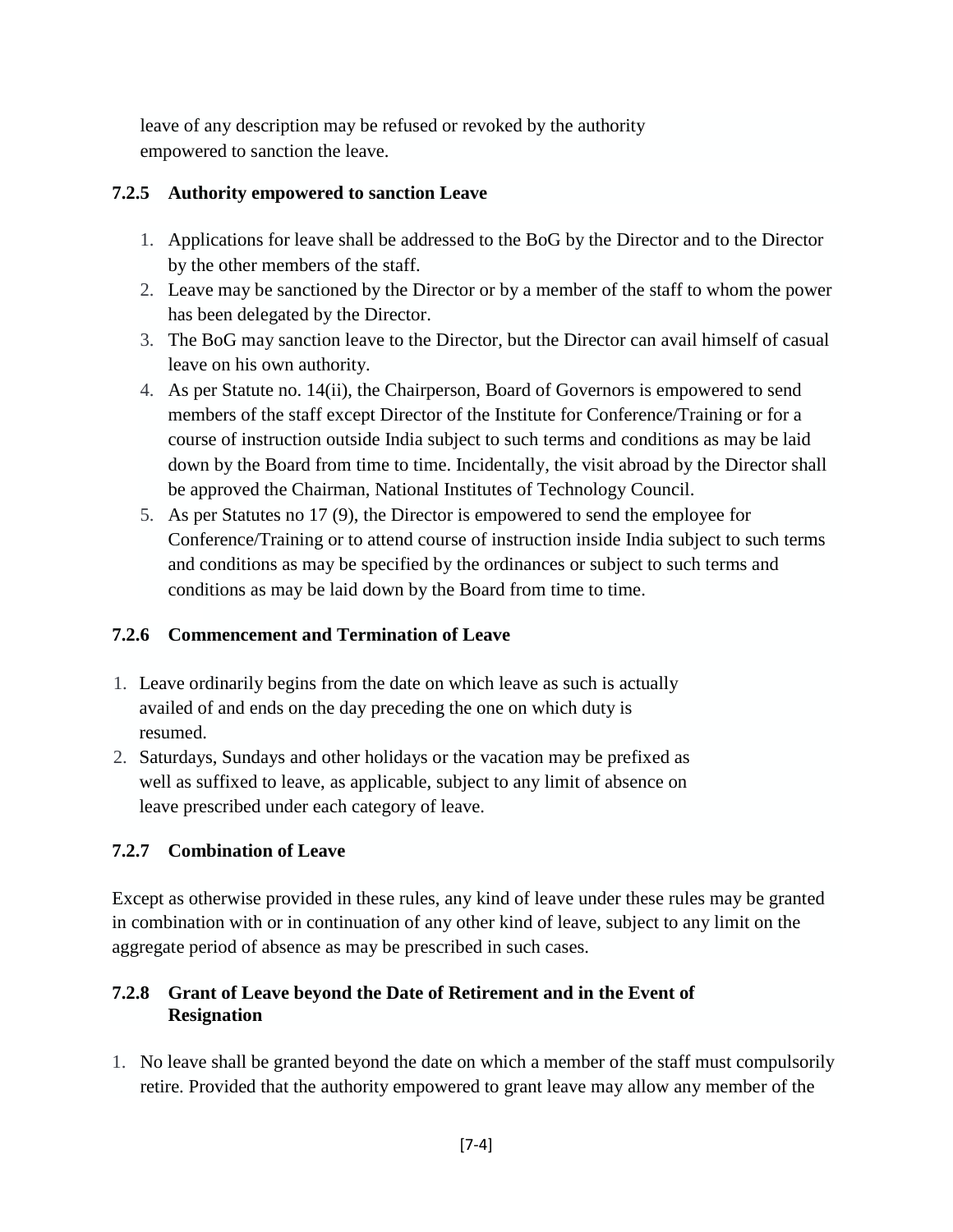staff, who had been denied earned leave in whole or in part on account of exigencies of service, the whole or any portion of the earned leave so denied even though it extends to a date beyond the date on which such member of the staff must compulsorily retire. Provided further that a member of the staff whose service has been extended in the interest of public service beyond the date of his compulsory retirement, or who has been reemployed after his superannuation may be granted earned leave as under:

- a. During the period of extension, any earned leave due in respect of the period of such extension and to the extent necessary, the earned leave which would have been granted to him under the preceding proviso had he retired on the date of compulsory retirement;
- b. After the expiry of the period of extension
- (i) the earned leave which could have been granted to him under the preceding proviso, had he retired on the date of compulsory retirement, diminished by the amount of such leave as availed of during the period of extension and
- (ii) any leave earned during the period of extension as has been formally applied for as preparatory to final cessation of his duties in sufficient time during the period of extension and refused to him on account of exigencies of public service and/ or the interest of the Institute;
- (iii) In determining the amount of earned leave due during the period of extension the earned leave, if any, admissible under the preceding proviso shall be taken into account.
- **Note:** For the purpose of this paragraph, a member of the staff may be deemed to have been denied leave only if a sufficient time before the date on which he must compulsorily retire or the date on which his duties finally cease he has either formally applied for leave and been refused it on the ground of exigencies of service or has ascertained in writing from the sanctioning authority that leave, if applied for, would not be granted on the aforesaid ground.
- 2. If any employee of the Institute resigns, he shall not be granted either prior or subsequent to his/her resignation, any leave due to his/her credit provided that the Director, may, in any case, grant leave to an employee prior to his/ her resignation if, in the opinion of the Director, the circumstances of the case justify such grant of leave.

Provided also that the Director may set-off any leave due to an employee against his/her prescribed notice period for resignation.

#### **7.2.9 Conversion of one kind of leave into another kind**

1. At the request of a member of the staff the sanctioning authority may convert any kind of leave including extraordinary leave, retrospectively into leave of a different kind which may be admissible as on the day on which the member of staff proceeded on leave; but the member of the staff cannot claim such conversion as a matter of right.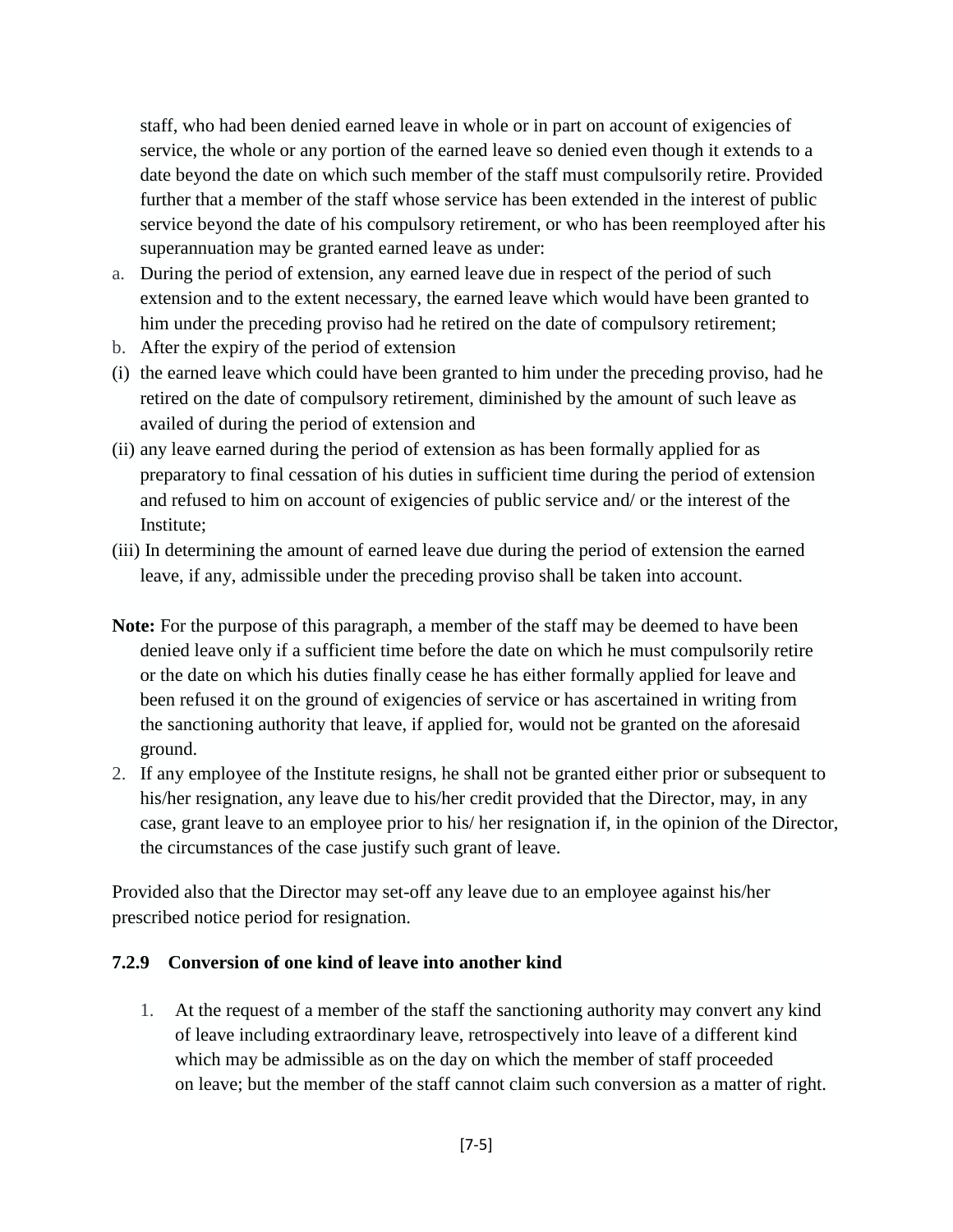If one kind of leave is converted into another, the amount of leave salary and allowances admissible shall be recalculated and either the arrears of· leave salary and allowances shall be paid or amount overdrawn shall be recovered, as the case may be.

#### **7.2.10 Rejoining of Duty on Return from Leave on Medical Grounds**

A member of the staff, who has been granted leave on medical grounds, shall be required to produce a medical certificate of fitness before resuming duty.

#### **7.2.11 Rejoining of Duty before the Expiry of Leave**

Except with the permission of the authority which granted the leave, no member of the staff on leave may return to duty before the expiry of the period of leave granted to him.

#### **7.2.12 General**

- 1. Leave should always be applied for and sanctioned before it is taken, except in cases of emergency and for satisfactory reasons. They shall, however, inform the Controlling Authority at the earliest of the reasons for leave of absence.
- 2. Continuous temporary service followed by permanent service without any break shall be included in permanent service for the purpose of computation of leave.
- 3. Teaching is the primary responsibility of the faculty and no leave should hamper or reduce the quality of teaching at any cost.
- 4. Total sanctioned leaves (of all types) shall not exceed 15 days in a year and these days have to be compensated with proper records to be maintained and classes should be rescheduled.

#### **7.2.13 Casual Leave**

- (i) Casual leave is not earned by duty. A member of the staff on casual leave is not treated as absent from duty and his pay is not intermitted. Casual leave cannot be claimed as a matter of right and its grant is always subject to the exigencies of service and subject to a maximum of such number of days in the aggregate in a calendar year, as the BoG may fix from time to time.
- (ii) Casual leave may be granted at the discretion of the sanctioning authority as and when occasion arises, provided that the total period of absence including Saturdays, Sundays and other holidays intervening, prefixed or suffixed shall not ordinarily exceed nine days at a time. Saturdays, Sundays and holidays, whether intervening, prefixed or suffixed, shall not be counted as casual leave.
- (iii) Casual leave cannot be combined with any other kind of leave. However, casual leave can either be prefixed or suffixed with vacation, but not the both.
- (iv) Half-day casual leave can be granted to an employee.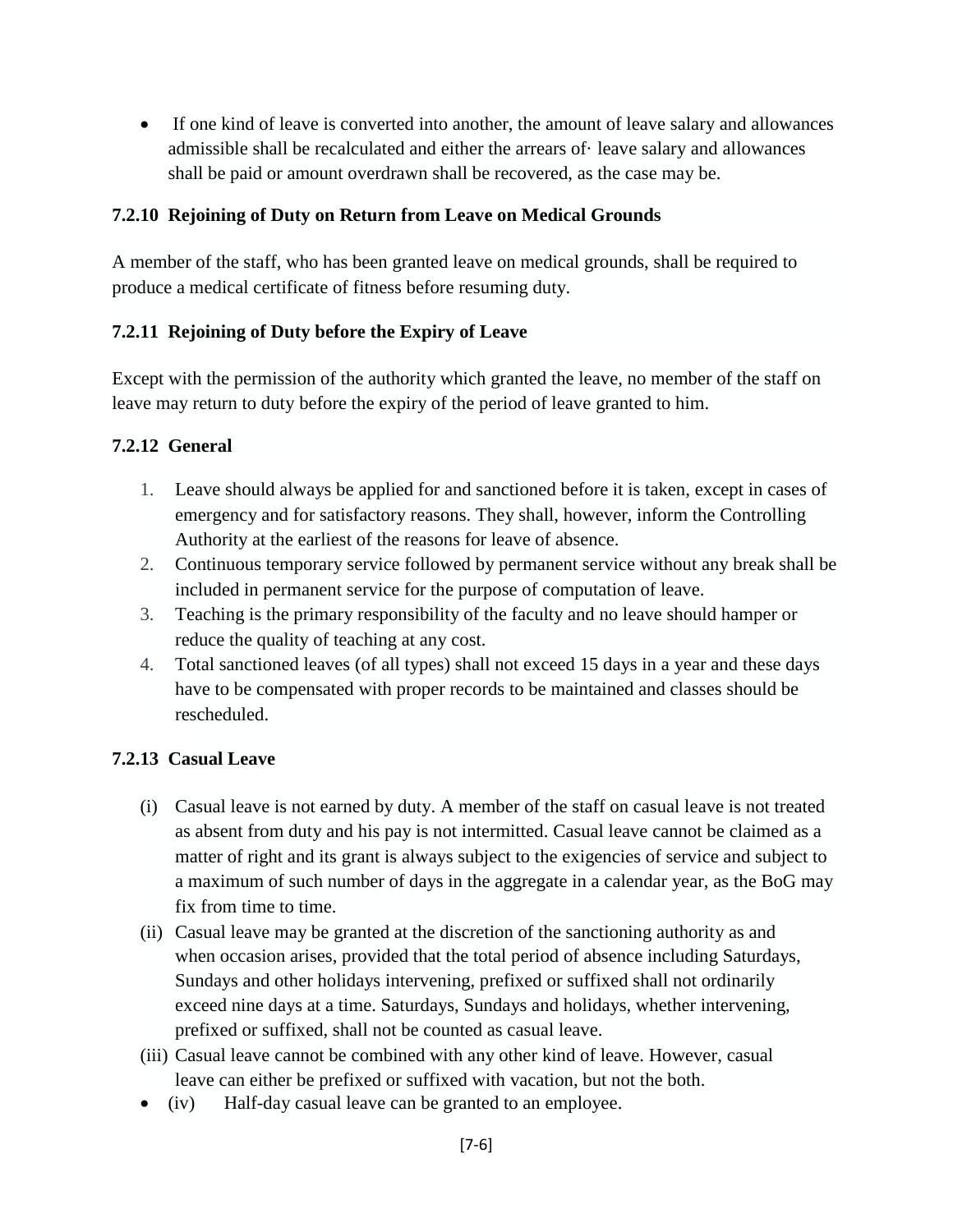#### $\bullet$

#### **7.2.14 Special Casual Leave**

- 1) Special casual leave, not counting towards ordinary casual leave, may be granted to a member of the staff when he is-
- (i) Summoned to serve as a Juror or Assessor or to give evidence before a court of law as a witness in a civil or a criminal case in which his private interests are not at issue;
- (ii) Deputed to attend a reference library of other institutes or conferences and scientific gatherings of learned and professional societies or a training program in the interest of the Institute;
- (iii) requested/ invited to act as an examiner or an expert in Selection Committees/ Assessment Committees or any other academic/ administrative committees at any other Organization/ Institution;
- (iv) deputed to participate in sports events and related activities;
- (v) required to be absent for vasectomy or tubectomy/laproscopy operation to the extent of 6 working days to male employees and 14 days to female employees;
- (vi) An office bearer of a recognized union/forum and is required to participate in a meeting/ activity of the union/forum;
- (vii) For participation in any National Programme at par with the Central Government decision from time to time.
- (viii)Required to be absent for any other purposes approved by the Director/ Board of Governors.
- 2) Before the sanction of Special Casual Leave, it should be ensured and certified that due to grant of the Special Casual Leave, teaching and research commitments and other work of the Institute will not be adversely affected.
- 3) The periods of such leave, as given in sub-section  $(1)$  (i) to  $(1)$  (viii) admissible in a calendar year, shall ordinarily not exceed fifteen days but should, however, be Sufficient to cover the period of absence necessary. The conditions under which such leave will be granted, will, if necessary, be laid down by the BoG. Preferably, the number of days for which a staff member is permitted to attend International Conference/ Seminars/ Workshops, may not be counted towards Special Casual Leave since the period of such absence cannot be covered within Fifteen (15) days, however, for such cases the decision of Director of the Institute shall be the actual assessment and binding for the grant of such leaves beyond the limit of 15 days Special causal Leave with a year. The record of Special Casual Leave granted to the Faculty/Staff will be maintained, in the manner similar to that for Casual Leave.

#### **7.2.15 Project Leave**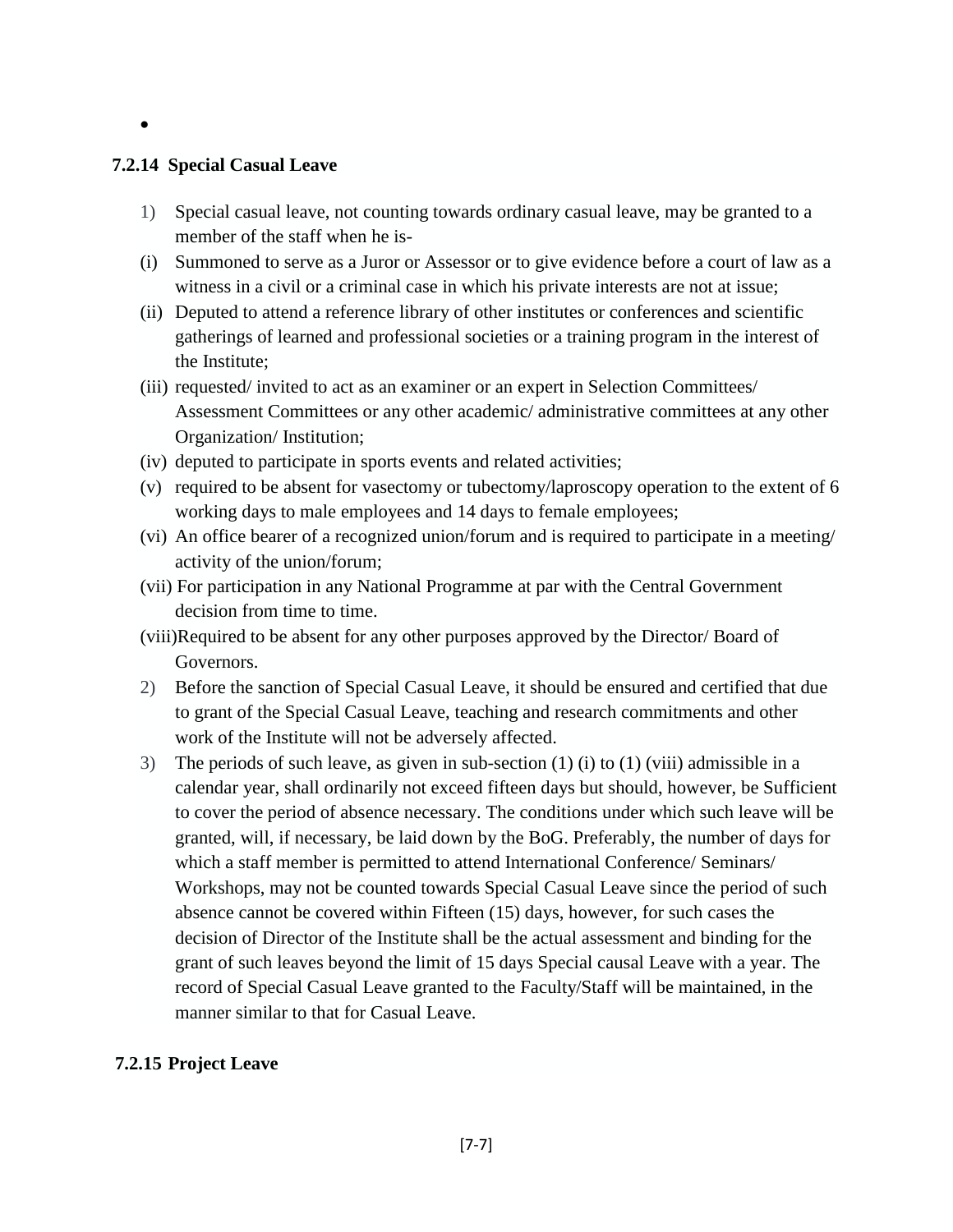A member of the staff may also be granted Project leave for an additional period not exceeding fifteen days in a calendar year for execution of consultancy work or a sponsored research project.

#### **7.2.16 Special Leave**

- 1. Members of the staff deputed for practical training out of India shall be entitled to special leave as may be determined by the Board of Governors/Chairman Board of Governors in each case.
- 2. Members of the staff deputed for practical training with in India shall be entitled to special leave as may be determined by the Director of the Institute in each case.
- 3. Members of the staff shall be entitled to special leave for attending Conferences/ Seminars/Symposia, etc. abroad, provided that such member is going in his/her individual capacity and not as a representative or a delegate of the Institute.

#### **7.2.17. Half Pay Leave**

- 1. Respect of each completed year of service shall be 20 days or such number of days as the BoG/NIT Council may fix from time to time.
- 2. Half pay leave may be granted to a member of the staff on medical certificate or on private affairs. No half pay leave may be granted to a member of the staff in temporary appointment except on medical certificate.

Provided that, in case of a temporary member of staff, no half pay leave will be granted unless the authority competent to sanction leave has reason to believe that the employee will return to duty on the expiry of the leave, except in the case of an employee who has been declared completely and permanently incapacitated for further service by a Medical Board appointed by the Director.

#### **7.2.18. Commuted Leave**

- 1. Commuted leave not exceeding half the amount of half pay leave may be granted on medical ground to a member of the staff subject to the following conditions:
- a. When commuted leave is granted, twice the amount of such leave shall be debited against half pay leave due.
- b. The total duration of earned leave and commuted leave taken in conjunction shall not exceed 240 days or such number of days as the BoG/NIT Council may decide from time to time, provided that no commuted leave may be granted under this provision unless the authority competent to sanction leave has reason to believe that the member of the staff will return to duty on its expiry.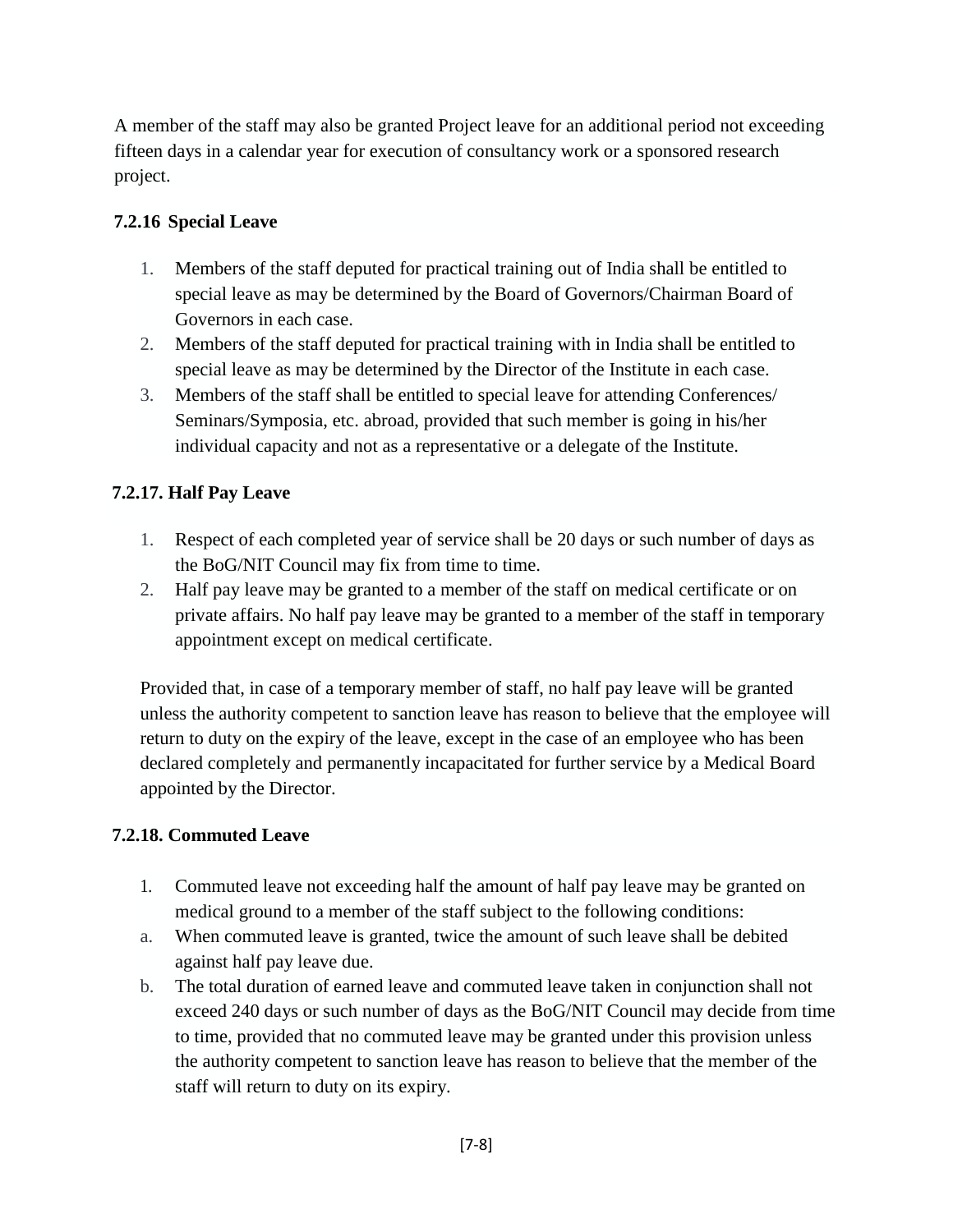2. Half pay leave, up to a maximum of 90 days or such number of days as the BoG/NIT Council may decide from time to time, may be allowed to be commuted during the entire service where such leave is utilized for an approved course of study/ training which is certified to be in the 'interest of the Institute by the authority competent to sanction leave.

#### **7.2.19. Earned Leave**

Earned Leave is admissible to a member of the vacation/ non-vacation staff.

#### **A. Vacation Staff:**

- 1. Vacation for an employee entitled to it will be sixty five days or such number of days as the BoG/NIT Council may fix from time to time.
- 2. In case such a member of the staff is required to return on duty during the whole or any part of the vacation, he shall be eligible to the following amount of earned leave on full pay:

| Duration of duty during vacation | Eligibility to earned leave on full pay          |
|----------------------------------|--------------------------------------------------|
| <b>Entire Vacation</b>           | Thirty Days                                      |
| Part of Vacation                 | $30(1 - (No. of days of vacation available/65))$ |

- 3. If vacation is combined with earned leave, the whole spell will be reckoned as earned leave for the purpose of applying the limit up to which earned leave can be taken at a time.
- 4. The accrued leave of every member of the vacation staff shall be credited with earned leave in the month of January every year and the total leave as the credit of the employee shall be carried forward to the next year, subject to the condition that the leave so carried forward plus the credit of the last year do not exceed the maximum limit as may be fixed by the BoG/Central Government/NIT Council from time to time.

#### **B. Non-vacation Staff:**

- 1. The earned leave admissible to a member of the staff other than vacation staff shall be thirty days in a calendar year.
- 2. The leave account of every employee shall be credited with earned leave in advance in two installments of fifteen days each on the first January and first July every year.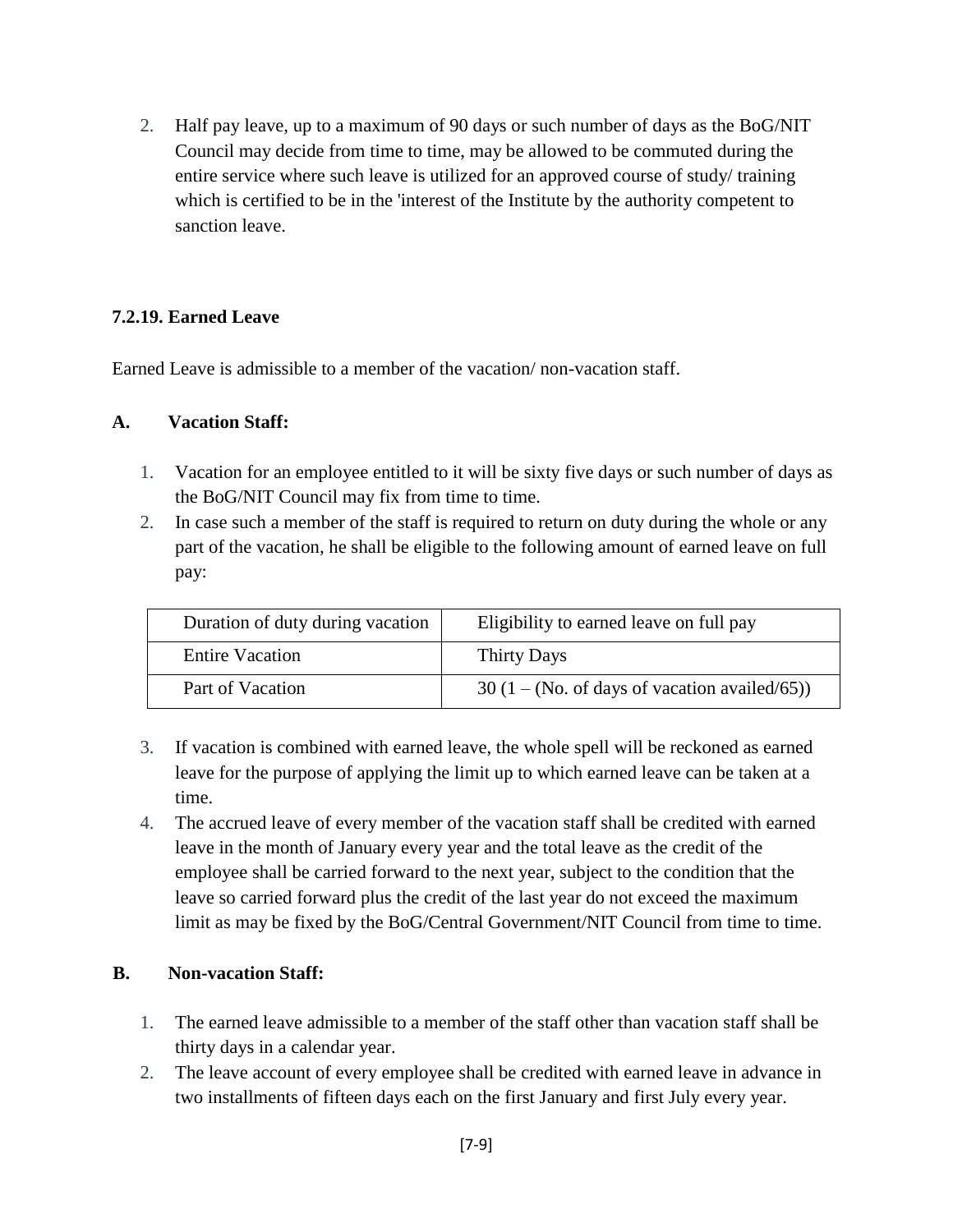3. The leave at the credit of an employee at the close of the previous half year shall be carried forward to the next half year, subject to the condition that the leave so carried forward plus the credit for the half year do not exceed the maximum limit fixed by the BoG/ NIT Council from time to time.

# **C. Limits of Accumulation and Grant of leave period (applicable to all members of the staff):**

- 1. A member of the staff shall cease to earn such leave when the earned leave amounts to three hundred days or such number of days as the BoG/ NIT Council may fix from time to time.
- 2. The maximum amount of earned leave that can be granted to a member of the staff at a time shall not exceed 50 % of the maximum limit on the accrual of the earned leave. Earned leave may be granted for a period exceeding 50 % of the maximum limit if the entire leave so granted or any portion thereof is spent outside.

SAARC countries, provided that when earned leave exceeding 50 % of the maximum limit is so granted, the period of such leave spent within SAARC countries, shall not in the aggregate exceed 50 % of the maximum limit.

### **7.2.20 Child Care Leave**

Introduction of child care leave in respect of Central Government employees as per recommended in the sixth Central Pay Commission, women employees having minor children may be granted CCL by an authority competent to grant leave for a maximum period of 730 days during their entire service for taking care of up to two children, whether for rearing or to look after any of their needs like examination, sickness etc. Hence Earned Leave availed specifically for this purpose only should be converted. Child Care Leave shall not be admissible if the child is eighteen years of age or older. On recommendations of sixth pay commission, the CCL was announced to help women employees to take better care of their children and family.

Details regarding Child Care Leave

"Child" means

- (a) a child below the age of eighteen years: or
- (b) a child below the age of twenty—two years with a minimum disability of forty per cent as specified in the Government of India in Ministry of Social Justice and Empowerment's Notification No.16-18/97-NI.I. dated the 1st June. 2001.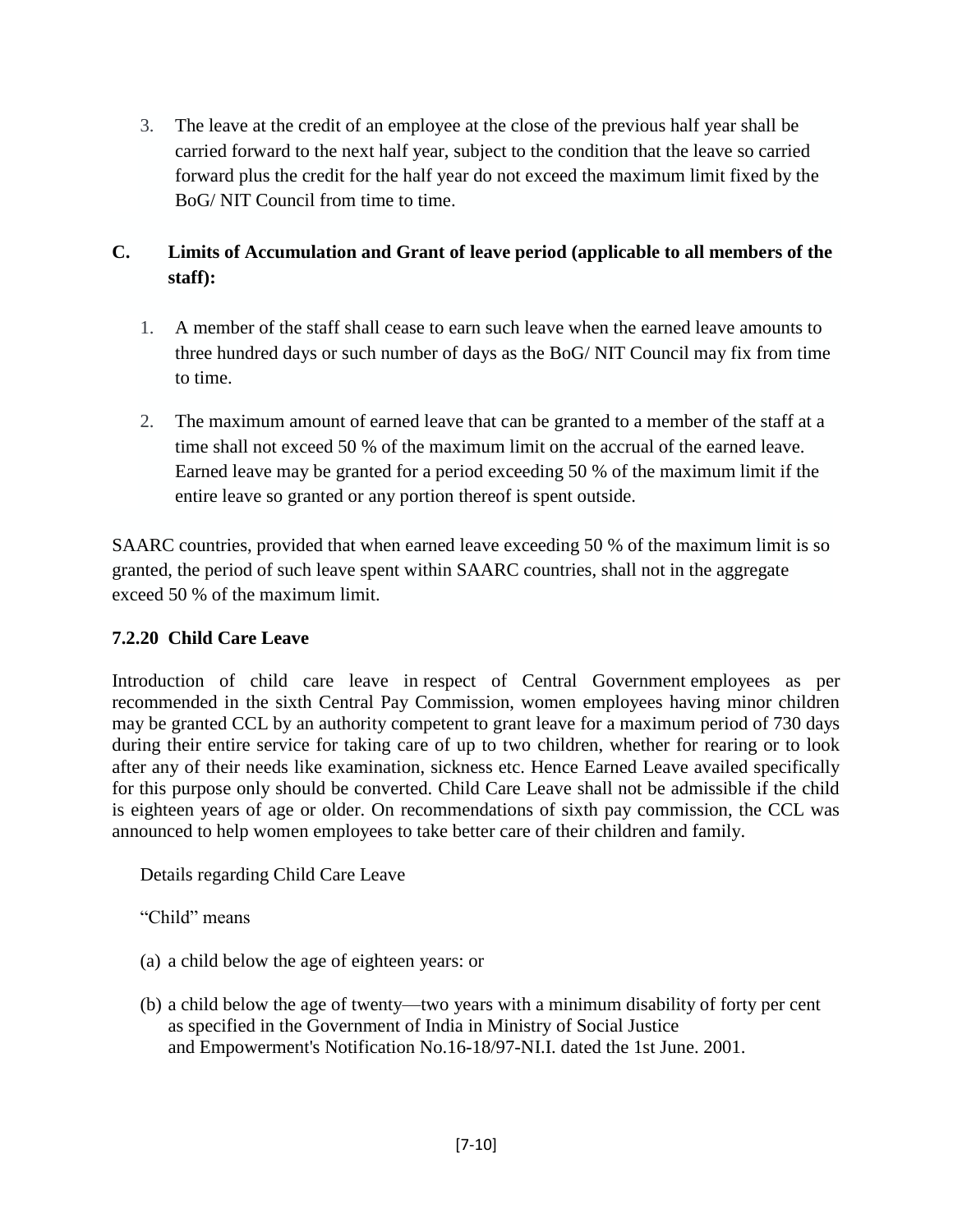- 1. Child Care Leave can be granted to women employees having minor children below the age of 18 years, for a maximum period of 2 years (i.e. 730 days) during their entire service, for taking care of up to two children whether for rearing or to look after any of their needs like examination, sickness etc. Child Care Leave shall not be admissible if the child is eighteen years of age or older.
- 2. The Conditions regarding spell of CCL, imposed upon by the Government are that it may not be granted in more than 3 spells in a calendar year and that CCL may not be granted for less than 15 days.
- 3. As in the case of Earned Leave, we can prefix or suffix Saturdays, Sundays, and Gazetted holidays with the Child Care Leave. Under no circumstances can any employee proceed on CCL without prior approval of the Leave sanctioning authority.
- 4. During the period of such leave, the women employees shall be paid leave salary equal to the pay drawn immediately before proceeding on leave.
- 5. Child Care Leave shall not be debited against the leave account. There is also no condition that CCL can be availed only if the employee concerned has no Earned Leave at her credit, Child Care Leave may also be allowed for the third year as leave not due (without production of medical certificate).
- 6. The intention of the Pay Commission in recommending Child Care Leave for women employees was to facilitate women employees to take care of their children at the time of need. However, this does not mean that CCL should disrupt the functioning of Central Government offices. The nature of this leave was envisaged to be the same as that of earned leave.
- 7. LTC cannot be availed during Child Care Leave as Child Care Leave is granted for the specific purpose of taking care of a minor child for rearing or for looking after any other needs of the child during examination, sickness etc.

### **7.2.21. Extraordinary Leave**

- 1) Extraordinary leave shall always be without leave salary and may be granted when no other kind of leave is admissible or when other leave being admissible, the member of the staff concerned specifically applied in writing for the grant of extraordinary leave.
- 2) The period of extraordinary leave shall not count for increment except when such leave is granted due to sickness on medical certificate or for pursuing higher studies including post-doctoral research, provided that in case of any doubt whether the extraordinary leave taken was for pursuing higher studies including post-doctoral research or not, the decision of the Chairman of the Board of Governors shall be final.
- 3) (a) Except in the case of a permanent employee, the duration of extraordinary leave on any one occasion shall not exceed the following limits:
- (i) three months;
- (ii) six months, in case of an employee who has completed three years continuous service on the date of expiry of the leave admissible to him under the rules and his request for such leave is supported by a Medical Certificate;
- (iii)eighteen months where the employee is suffering from cancer, mental illness,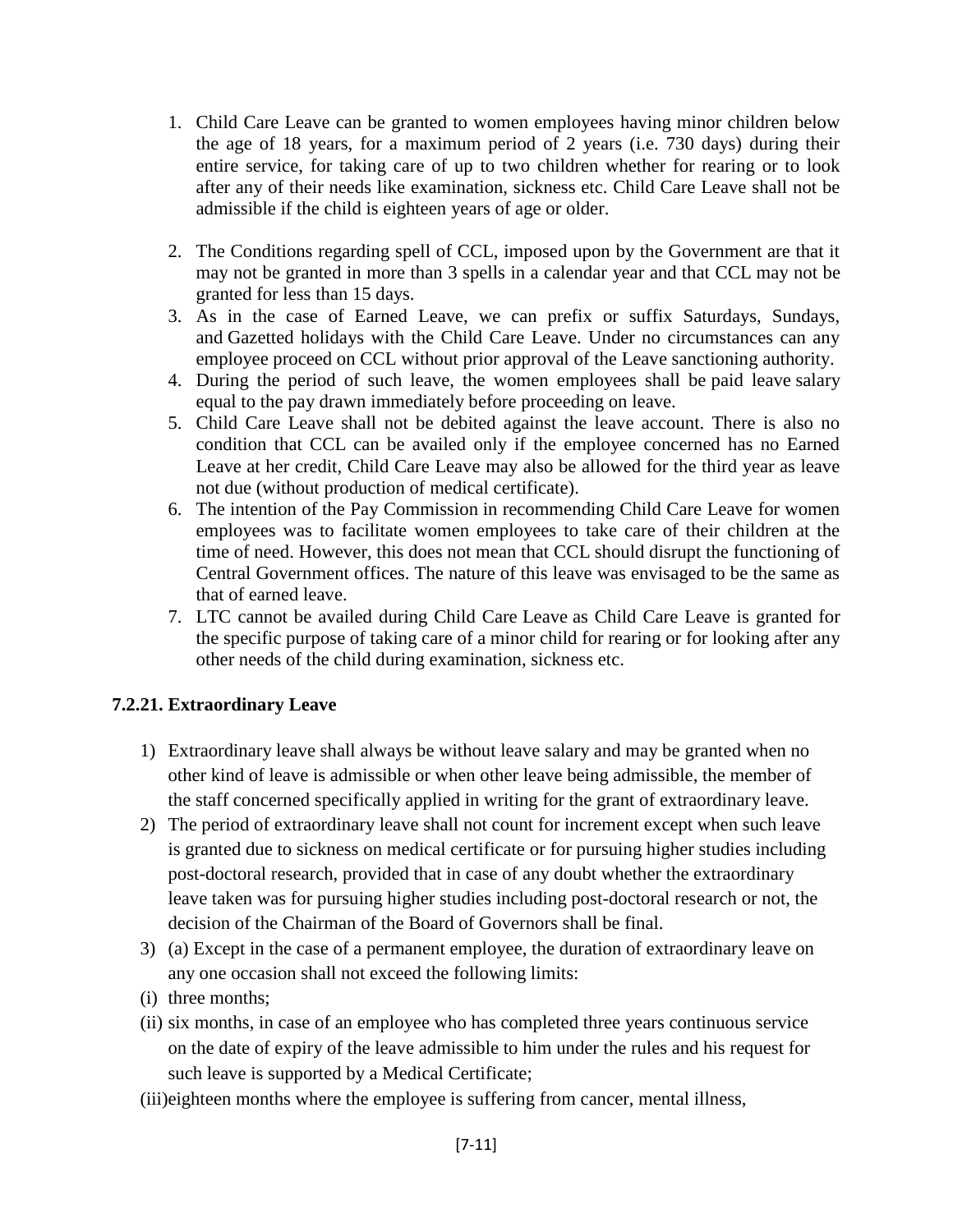pulmonary tuberculosis pleurisy of tubercular origin, tuberculosis of any part of the body and leprosy or any other disease which has rendered the employee incapable to perform his duties as certified by the Medical Officer of the Institute, and is undergoing treatment either in a recognized hospital/clinic or under a specialist.

- (b) In the case of a permanent employee, the duration of extraordinary leave on anyone occasion shall not exceed two years for assignments in India or abroad.
- (c) Where an employee, fails to resume duty on expiry of the maximum amount of extraordinary leave granted to him or where such an employee who was granted a lesser amount of extraordinary leave than the maximum amount admissible to him, remains absent from duty for
- 4) any period which, together with the period of extraordinary leave granted to him exceeds the limit up to which he could have been granted extraordinary leave under sub-rule (a), he shall, unless the Board in view of the exceptional circumstances of the case otherwise determine, be deemed to have resigned his appointment and he shall cease to be in the employment of Institute. This shall, however, be not applicable for force-majeure conditions.
- 5) Two spells of extraordinary leave, if intervened by any other kind of leave, shall be treated as one continuous spell of extraordinary leave for the purpose of applying the maximum limit.
- 6) The authority empowered to grant leave may commute, retrospectively, the period of absence without leave into extraordinary leave.
- **Note:** The power of commuting retrospectively periods of absence without leave into extraordinary leave is absolute and not subject to the conditions mentioned in (1) above.

#### **7.2.22. Maternity/Paternity Leave**

- 1. **(a)** Maternity leave may be granted to a woman employee with less than two surviving children, on full pay for a period of 180 days from the date of its commencement. The leave salary will be equal to pay drawn immediately before proceeding on leave. **(b)** Maternity leave for a period not exceeding 45 days in the entire service can also be granted on full pay in cases of miscarriage including abortion, (irrespective of the number of surviving children) subject to the condition that the application for leave is supported by a medical certificate from Authorized Medical Attendant (AMA) .
- 2. Maternity leave is admissible to temporary employees also.
- 3. The Maternity leave shall not be debited to the leave account.
- 4. Maternity leave may be combined with leave of any other kind except casual leave but any leave applied for in continuation of maternity leave may be granted only if the application is supported by a medical certificate.
- 5. Maternity leave counts as service for increments and for pension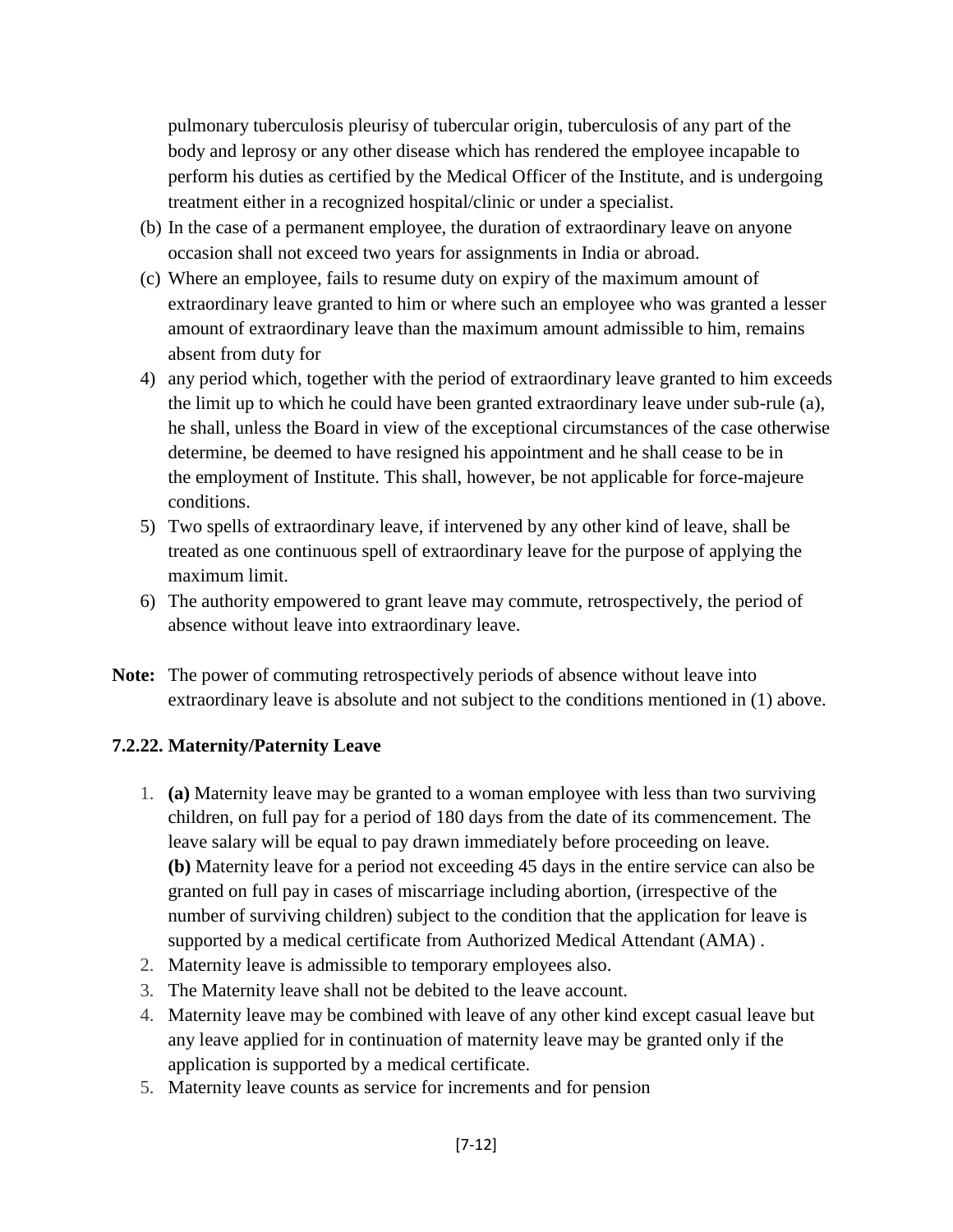- 6. Paternity leave of fifteen days (in one spell) may be given to a male employee with less than two surviving children during the confinement of his wife, i.e., up to fifteen days before or up to six months from the date of the delivery of the child. It should not normally be refused under any circumstances.
- 7. Paternity leave will not be debited to leave account. Leave salary will be the pay drawn immediately before proceeding on leave.

#### **7.2.23. Hospital Leave**

- 1. Hospital leave may be granted to a member of the staff under medical treatment for illness or injury if such illness or injury is directly due to risks incurred in the course of his official duty.
- 2. Hospital leave may be granted on leave salary, either average or half average as the authority granting it may consider necessary.
- 3. A member of the staff eligible for Hospital leave will be entitled to such leave without any restriction on the quantum of leave and the leave can be granted for such period as is considered necessary by the authority competent to grant it.

#### **7.2.24. Leave Not Due**

- 1. Save as in the case of leave preparatory to retirement, leave not due may be granted to a permanent member of the staff, both on medical certificate and on private affairs, for a period not exceeding 360 days during his entire service out of which not more than 180 days in all can be on private affairs.
- 2. Leave not due shall be granted to a member of staff only if the sanctioning authority is satisfied that there is reasonable chance of the member of the staff returning to duty on expiry of leave and shall be limited to half pay leave which he is likely to earn thereafter.
- 3. Leave not due is admissible when no other kind of leave is due and admissible.
- 4. A member of the staff, while on leave not due, is entitled to the same leave salary as during half pay leave.

#### **7.2.25. Sabbatical Leave**

- 1. The Sabbatical Leave shall be admissible to a member of the academic staff-
- (i) After the completion of six years continuous service, or more, with the Institute.
- (ii) Where he avails of special leave, after the completion of six years service or more with the Institute after his return from. such special leave; but in any case such leave shall not exceed three times (inclusive of special leave in case such leave has been granted) during the entire service of such a member of the staff.
- 2. The Sabbatical leave may be granted for one or more of the following objects, namely:
- (i) to conduct research or advanced studies in India or abroad;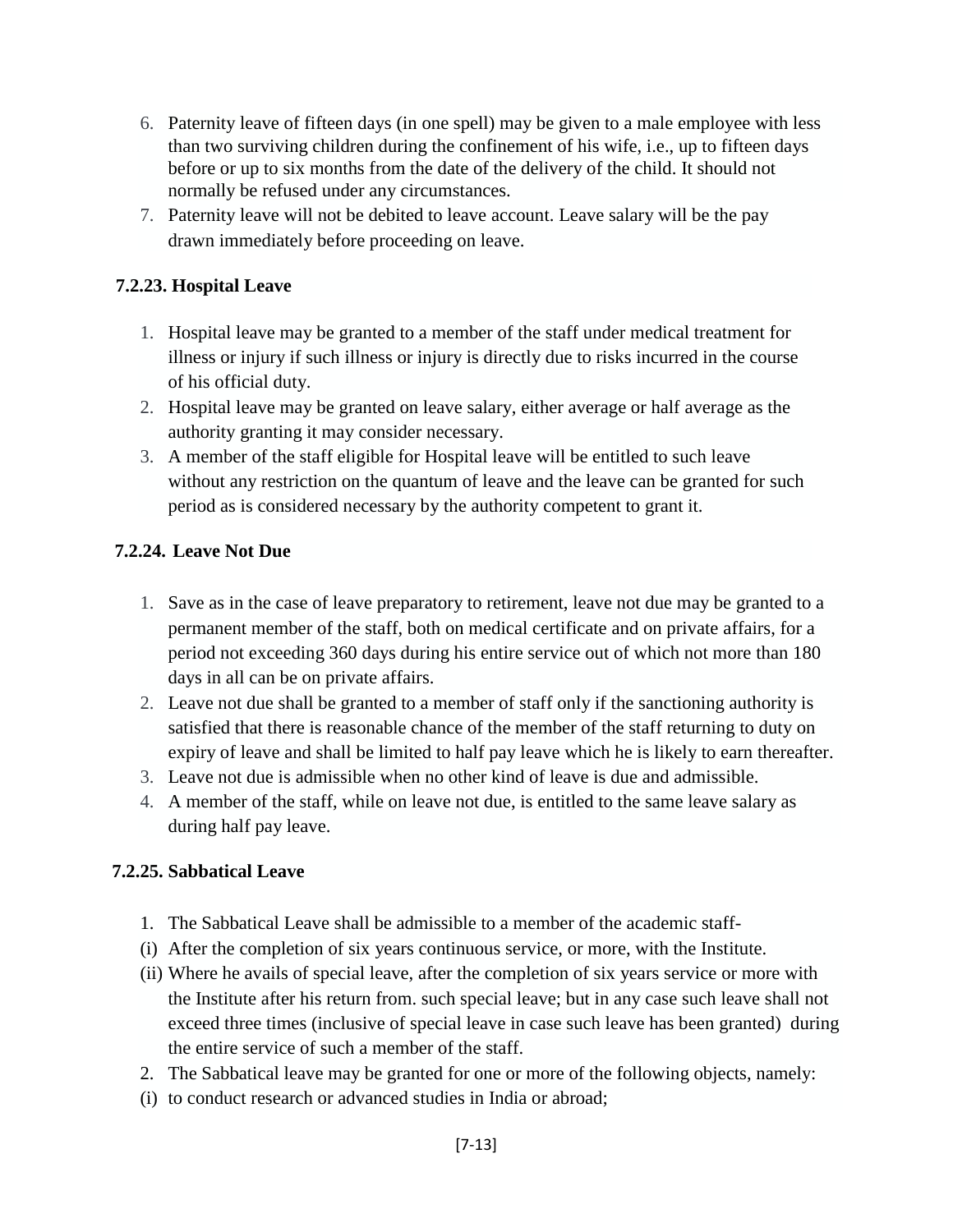- (ii) to write textbooks, standards, works and other literature;
- (iii) to visit or work in Industrial concerns and technical departments of the Government to gain practical experience in their respective fields;
- (iv)to visit or work in a University, Industry or Government department, research laboratories, or any other Institute, in India and abroad; and
- (v) Any other purpose for the academic development of the staff member, as approved by the Board of Governors.
- 3. The grant of sabbatical leave shall be subject to the following conditions, namely:
- (i) the period of sabbatical leave shall not exceed one year at a time including vacations, if any, but the Board may grant, in addition, any other leave up to a maximum of 120 days which the member might have earned during the service at the Institute.
- (ii) a member of the academic staff shall, during the period of sabbatical leave, be paid full salary and allowances as admissible under the normal rules but he shall not be entitled to any traveling allowance or any extra allowances in India or abroad;
- (iii)no substitute shall be appointed in the vacancy and his work shall be shared by the other members of the faculty;
- (iv)A member of the academic staff shall not undertake, during the period of sabbatical leave, any appointment under any other organization in India or abroad. However, such a member of the staff shall be free to receive a scholarship or fellowship or bursary or any other adhoc honorarium other than his regular employment;
- (v) A member of the academic staff availing sabbatical leave shall furnish a bond in the prescribed form to serve the Institute for a minimum period of three years on return to duty.

### **Note:**

- 1. The requirement of sureties for bonds be waived in respect to those employees whose Institute subscription to the CPF is sufficient to cover the amount of salary payable to them for the duration of the Sabbatical leave.
- 2. No ceiling in terms of money for fellowship/scholarship be prescribed in grant of sabbatical leave to academic staff, in terms of the above provisions of the Statute.
- 3. Sabbatical leave cannot be granted for studies leading to higher degrees.

### **7.2.26. Special Disabling Leave**

- 1. Subject to the conditions specified in this section the Board of Governors may grant special disability leave to an Institute employee who is disabled by injury unintentionally inflicted or caused in or in consequence of the due performance of his official duties or in consequence of his official position or when the employee was on duty leave or was treated as on-duty.
- 2. Such leave shall not be granted unless the disability manifested itself within 90 days of the occurrence to which it is attributed and the person disabled acted with promptitude in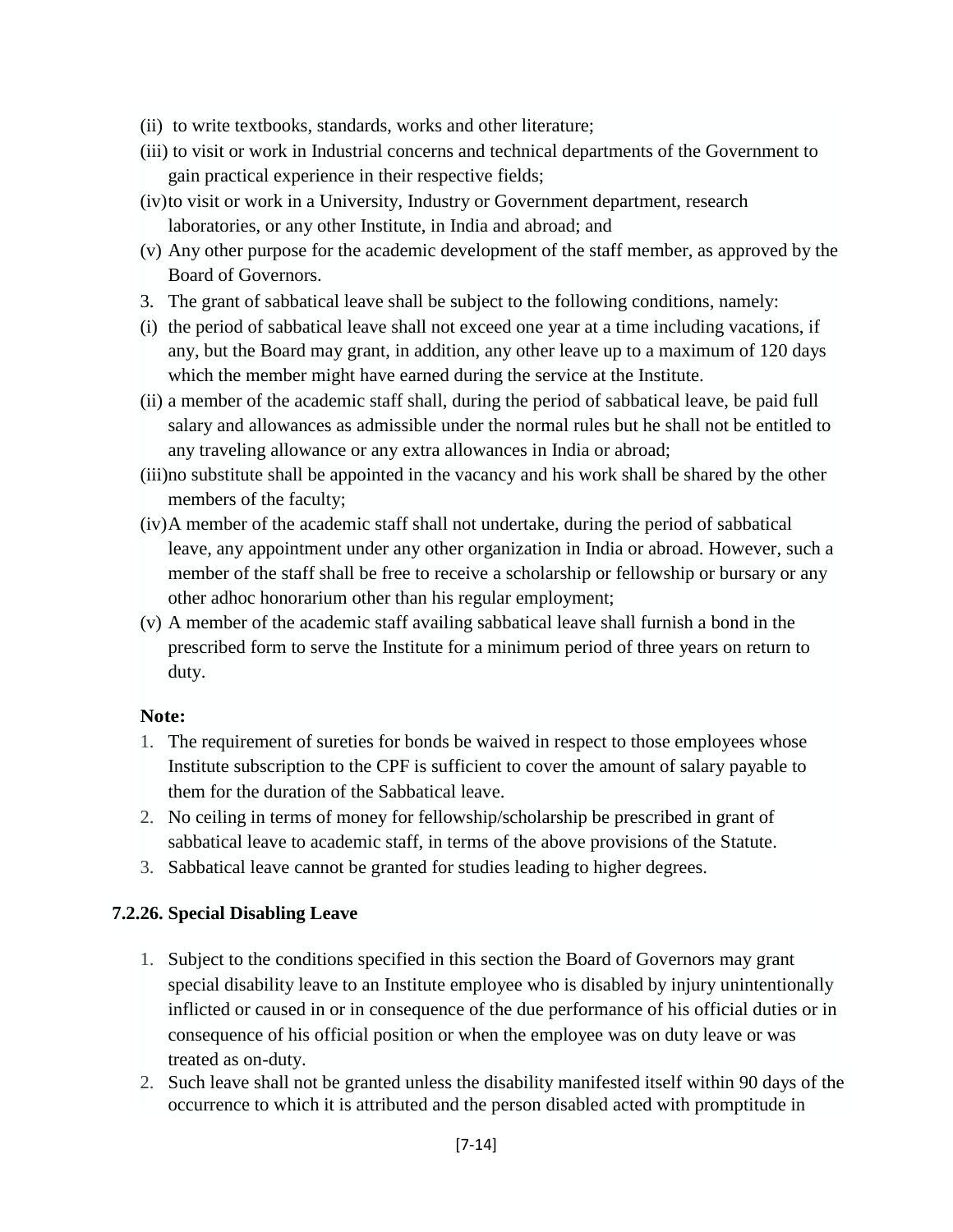bringing it to the notice of the Institute. However, the Board of Governors, if it is satisfied as to the cause of the disability, may permit leave to be granted even in cases where the disability, manifested itself after more than 90 days of its occurrence. The period of leave granted shall be such as is considered necessary by a Medical Board constituted by the Director.

- 3. Such leave shall not be extended except on the recommendation of a Committee consisting of the following:
- (i) Head of the Department/Office concerned,
- (ii) Chief Medical Officer,
- (iii) One Medical Office nominated by the Director.

Such leave shall in no case exceed 730 days, may be combined with any other kind of leave, and may be granted more than once if the disability is aggravated or reproduced in similar circumstances at a later date. However, not more than 730 days of such leave shall be granted in consequence of anyone disability.

- 4. Leave salary during such leave shall be for the first 120 days on full average pay and for the remaining period on half average pay.
- 5. In the case of person to whom the Workmen's Compensation Act, 1923, applies, the amount of leave salary payable under this Rule shall be reduced by the amount of compensation payable under section 4 (1) (d) of the said Act.

## **7.2.27. Vacation and Leave Salary**

- 1. An employee of the Institute entitled to vacation shall be eligible for pay and allowances at full rates during the period of vacation.
- 2. (i) Except as provided in sub-para
- (ii) Below, a member of the staff on earned leave, is entitled to leave salary equal to average monthly pay drawn during the 10 completed months immediately preceding the month in which the leave commences or the substantive pay to which he is entitled immediately before the commencement of the leave, whichever is greater.
- (iii) A member of the staff who proceeds on earned leave shall be entitled to leave salary equal to the pay drawn immediately before proceeding on leave.
- 3. A member of staff on half pay leave is entitled to leave salary equal to the half amount specified in sub-para 2. (i) Or 2. (ii), as the case may be.
- 4. A member of the staff on commuted leave is entitled to leave salary equal to twice the amount admissible under sub-rule 3.

# **7.2.28. Increment during Leave**

If the annual or any other increment falls due during the leave, other than casual leave, the effect of increase in pay shall be given from the day following the date of expiry (last day) of the leave as such, without prejudice to the normal date of increment.